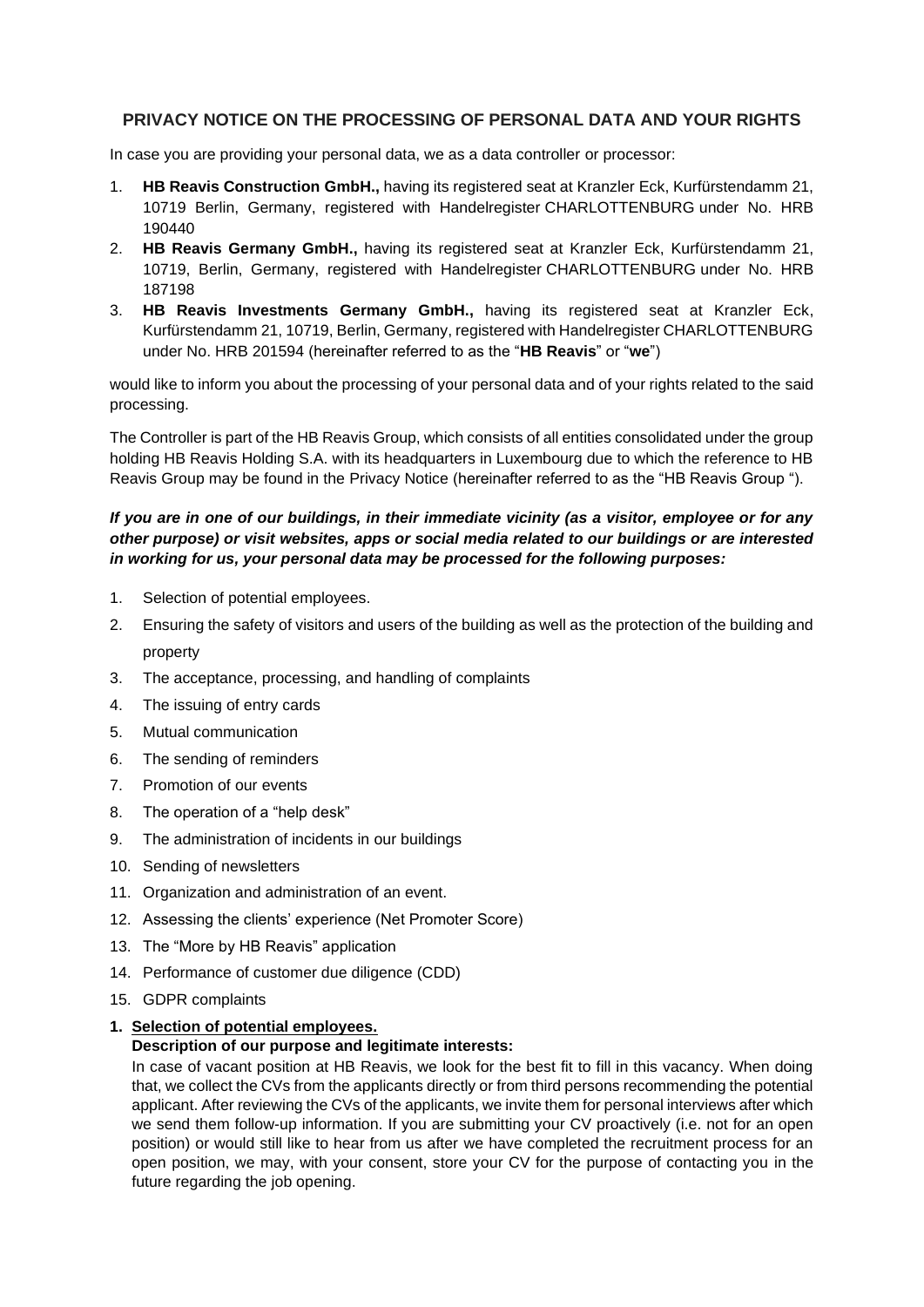## **What is our legal basis for the processing of your personal data?**

If you send us your CV regarding the specific vacant position, we process your personal data on the basis of the performance of a contractual relationship and your request prior to entering into a contract under Article 6 (1) (b) of GDPR (in case of failure to provide us with the personal data, we cannot enter into a contract with you). If you want us to keep your CV in our database, we process your personal data on the basis of a consent under Article 6 (1) (a) of GDPR. By granting the consent you further acknowledge that you can withdraw the consent electronically by clicking on "Privacy Management" on our web page. Here you can withdraw the consent before the lapse of the time you granted it for, i.e., at any time. Withdrawal of the consent is without prejudice to the lawfulness of our processing of your personal data prior to such withdrawal.

# **What kind of personal data do we process?**

Personal data included in the CV (such as name, surname, date of birth, address, e-mail, phone number etc.).

## **How long do we store your personal data?**

In case of applying for particular vacant position, we store your personal data until the end of the recruitment process. If you give us your consent to store your CV for future vacant positions, we store it for 2 years.

# **2. Ensuring the safety of visitors and users of the building as well as the protection of the building and property**

## **What is our purpose for and legitimate interest in processing your personal data?**

The protection of our buildings and the safety of the people using our buildings are the key elements and the number one priority in our business activities. For us to be able to ensure the proper level of protection and safety, we installed a video monitoring system (CCTV). When entering the buildings or if you are near them, the CCTV might record you. If you enter the building or garage, we will process your personal data in the following ways:

- a) We scan your vehicle licence plate number (LPNo) if you use the intercom system located at the garage ramp.
- b) We scan your LPNo if the LPNo recognition technology for the automatic opening on the garage ramp for authorised vehicles is used in conjunction with the vehicle or enter the garage using an entry card.
- c) We scan your LPNo when opening the garage ramp in order to ensure free parking. Once the free parking period expires, we process this data in order to determine the exact parking fee.
- d) We collect data regarding the entry card upon entry and departure through contact points in the building, i.e., from the public part to the private part of the building, so that we ensure access for authorised persons only.
- e) We produce your visual images by means of an installed CCTV camera system, which records the internal spaces of the building, the parking lot and part of the area outside the building.
- f) In case you are visiting the premises of the building or attending an event organized by one of the tenants at the building we need to register you at the reception for safety and protection purposes. While registering you at the reception, we need to process your personal data as we want to fulfill our purpose and legitimate interests to the fullest.

# **What is our legal basis for the processing of your personal data?**

We process your personal data based on the legitimate interests under Article 6 (1) (f) of GDPR for the protection of our rights and interests and for ensuring security in our premises.

## **What kind of personal data do we process?**

- a) A photograph of your LPNo.
- b) A photograph of your LPNo.
- c) A photograph of your LPNo.
- d) Card number, place, and entry time.
- e) A visual image of you.
- f) Name, surname, ID number, identification of the tenant (if attending a tenant's event) and date and time of the entry.

## **How long do we store your personal data?**

- a) We store your personal data for 7 days.
- b) We store your personal data for the duration of the accounting year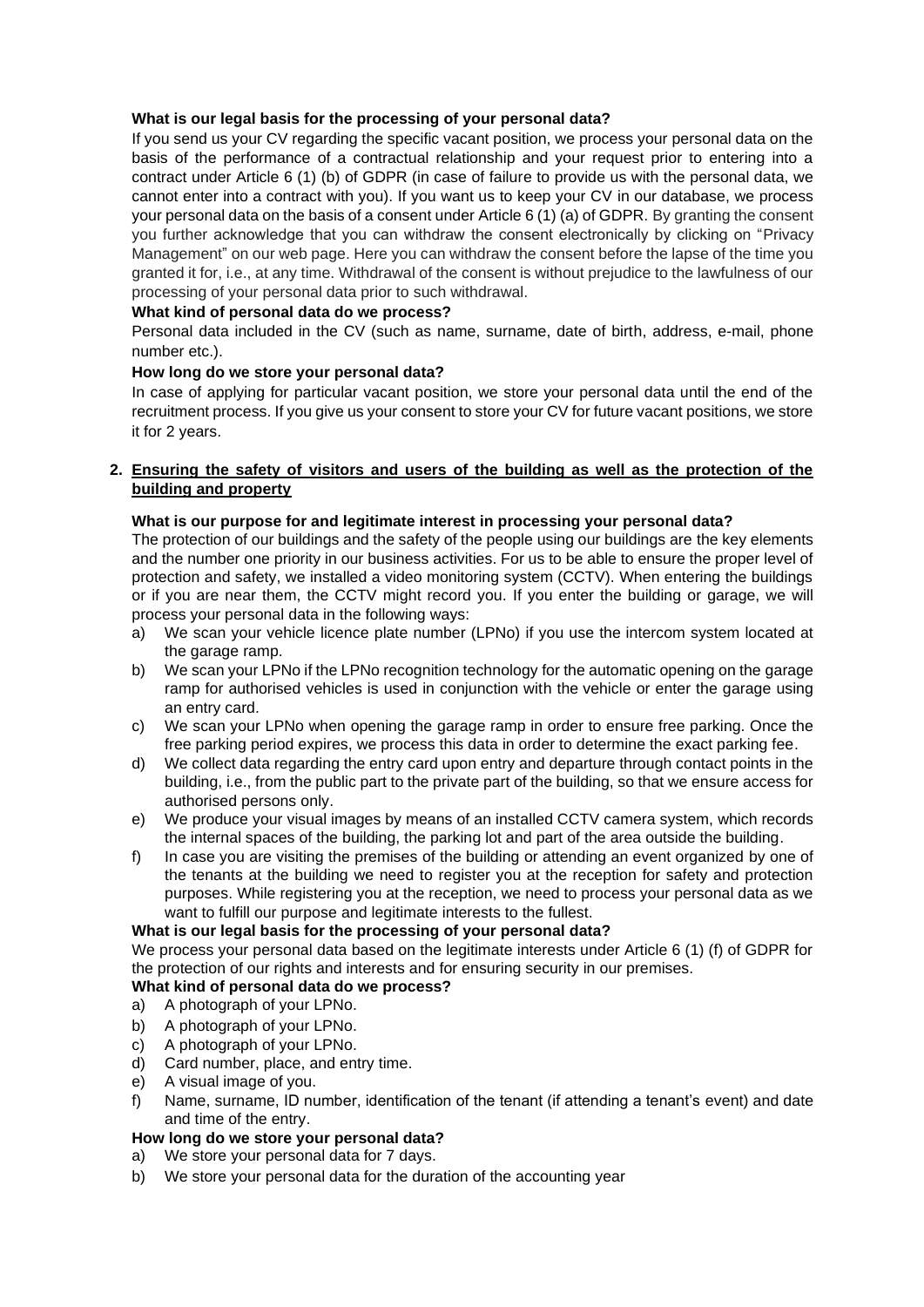- c) We store your personal data for 6 months.
- d) We store your personal data for 6 months.
- e) We store your personal data captured by cameras located in the building or in the parking lot and on the outside of the building for 15 days.
- f) We store your personal data for 90 days.

## **3. The acceptance, processing, and handling of complaints**

## **What is our purpose for and legitimate interest in processing your personal data?**

In each lift in the building there are voice communicators through which it is possible to contact the central security desk of the building in real time should a problem arise. These calls are recorded so that in case of a complaint associated with the handling of a problem, we have an audio recording of the given event available.

#### **What is our legal basis for the processing of your personal data?**

In the cases of the acceptance, processing, and handling of complaints, we process your personal data based on the legitimate interests under Article 6 (1) (f) of GDPR.

#### **What kind of personal data do we process?**

An audio recording of the complaint or call.

**How long do we store your personal data?**

We store your personal data for 15 days.

## **4. The issuing of entry cards**

## **What is our purpose for and legitimate interest in processing your personal data?**

For us to permit you to enter the premises of your employer, we will issue you an entry card that allows you access to the restricted premises of the building.

#### **What is our legal basis for the processing of your personal data?**

We process your personal data based on the legitimate interests under Article 6 (1) (f) of GDPR to issue entry cards.

#### **What kind of personal data do we process?**

Name, surname, and the business name of your employer

## **How long do we store your personal data?**

For the duration of your contractual relationship with our tenant or the duration of the rental relationship, whichever relationship ends first.

## **5. Mutual communication**

## **What is our purpose for and legitimate interest in processing your personal data?**

Our philosophy is to always be open and transparent. This includes being open to communication from any person interested in us. To fulfil this goal, we created several types of contact forms that can be used to contact us. Additionally, we have also published the email addresses of employees working for us so you can contact them at any time with any questions related to our buildings or business activities and the business you may have. However, to ensure effective, flawless, and clear communication, we must process some of your personal data.

Moreover, when executing the sales/leasing process with our (potential) clients we strive to maintain very effective and transparent communication canal. To fulfil this purpose, we use the CRM database filled with contact data (including personal data) of our (potential) clients or their employees. We do this to ensure effective and flawless communication with the (potential) clients and to build a database consisting of all our business partners.

## **What is our legal basis for the processing of your personal data?**

If you contact us or any employee via email or a web-based form, we process your personal data based on the legitimate interests under Article 6 (1) (f) of GDPR.

## **What kind of personal data do we process?**

Name, surname, email address and phone number. For the purposes of the CRM database, in addition to the aforementioned data, we also process job title and employer identification data.

## **How long do we store your personal data?**

We keep your personal data until you unsubscribe from our contact database.

## **6. The sending of reminders**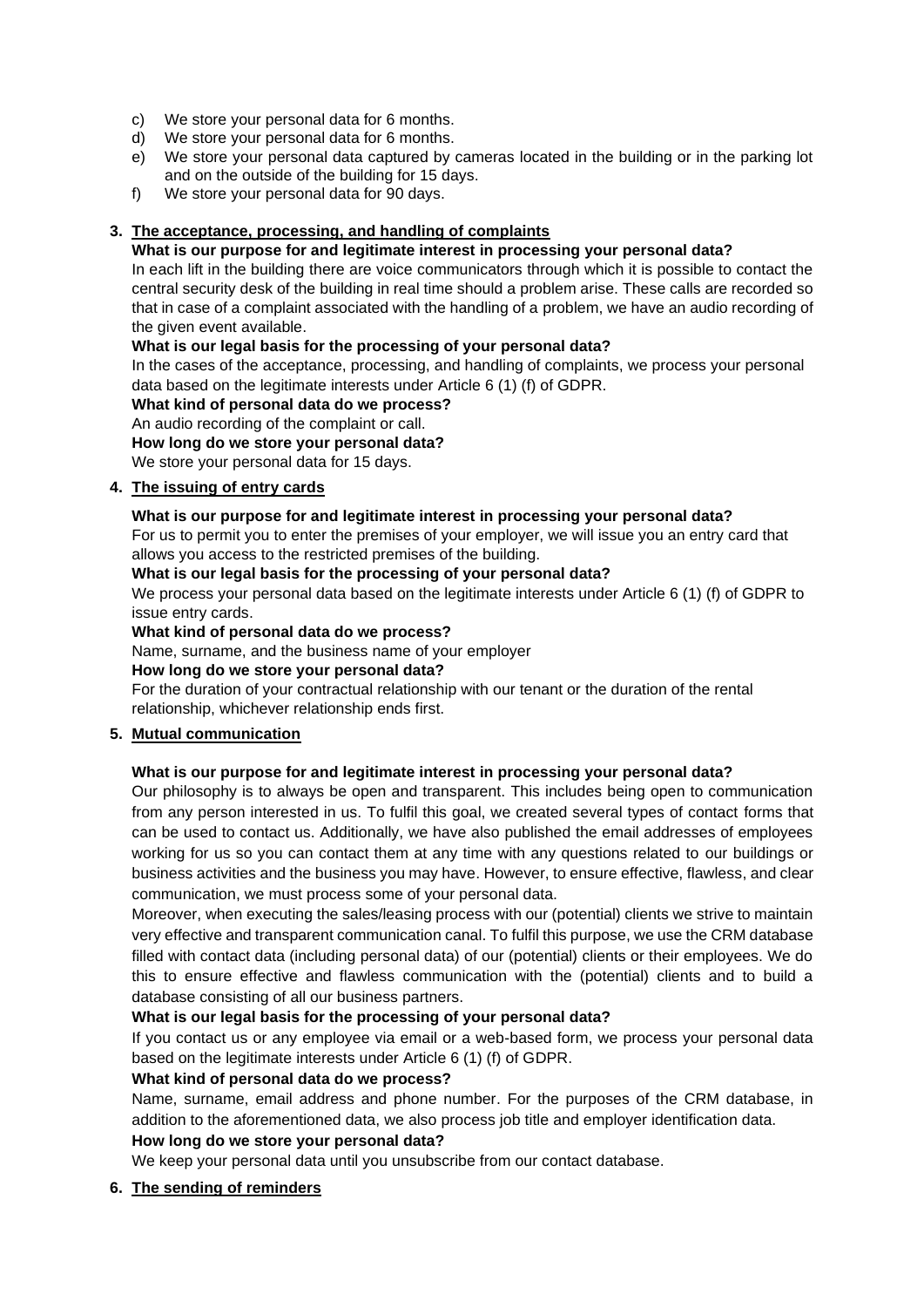#### **What is our purpose for and legitimate interest in processing your personal data?**

We also process your personal data for the purpose of sending reminders related to unsent webpage forms. Whenever you start filling out any webpage form published on our website, we automatically process the personal data you fill in. In some cases, you might forget to send the form. Therefore, we use the automatically saved personal data to remind you to finish filling out the form or to send the filled-out form.

#### **What is our legal basis for the processing of your personal data?**

We process your personal data based on the legitimate interests under Article 6 (1) (f) of GDPR to send you reminders related to unsent webpage forms.

#### **What kind of personal data do we process?**

Personal data requested by the webpage form (such as name, surname, email, phone number, etc.). **How long do we store your personal data?**

We store your personal data for 30 days.

#### **7. Promotion of our brand, goodwill, services, and events**

#### **What is our purpose for and legitimate interest in processing your personal data?**

We may process your personal data by taking photographs and audio-visual recordings, which are used for the purpose of and legitimate interest in the promotion of our events and services and to help us improve our brand and goodwill by publishing the photographs (where it is possible that you will appear) and audio-visual recordings on our social media profiles such as YouTube, LinkedIn, Facebook, Twitter and Instagram, as well as via other channels such as our websites.

#### **What is our legal basis for the processing of your personal data?**

We process your personal data based on the legitimate interests under Article 6 (1) (f) of GDPR.

#### **What kind of personal data do we process?**

Photographs or/and audio-visual images of you. In the case of private events, also your name, surname and email address will be processed.

#### **How long do we store your personal data?**

We may process your personal data for the entire existence of the HB Reavis Group.

## **8. The operation of a "help desk"**

#### **What is our purpose for and legitimate interest in processing your personal data?**

We process your personal data to ensure that our contractual obligations arising from the contract with a third party (our tenant and the company on whose behalf you are acting), in which you are in the position of the contact person, are effectively fulfilled. Based on the contract with your employer, we provide a help desk application for reporting issues in connection with the building in which the offices of your employer are situated. To properly use the application, you or your employer provided us with your personal data, as you are the designated person for communication in the application. We need to process your personal data to ensure effective, flawless, and clear communication, as well as to ensure the fulfilment of our obligations towards the companies on whose behalf you are acting.

#### **What is our legal basis for the processing of your personal data?**

We process your personal data based on the legitimate interests under Article 6 (1) (f) of GDPR. **What kind of personal data do we process?**

Title, name, surname, position, place of work, signature, email address, phone number, the identification information of your employer.

#### **How long do we store your personal data?**

During your contractual relationship with our tenant or the duration of the rental relationship, whichever relationship ends first.

## **9. The administration of incidents in our buildings**

## **What is our purpose for and legitimate interest in processing your personal data?**

Your personal data is processed for the purpose of the administration of incidents that occur in our buildings, such as car accidents in the parking lot, etc. When such an incident occurs, it is necessary to fill out an incident form for insurance purposes and other legal matters.

**What is our legal basis for the processing of your personal data?**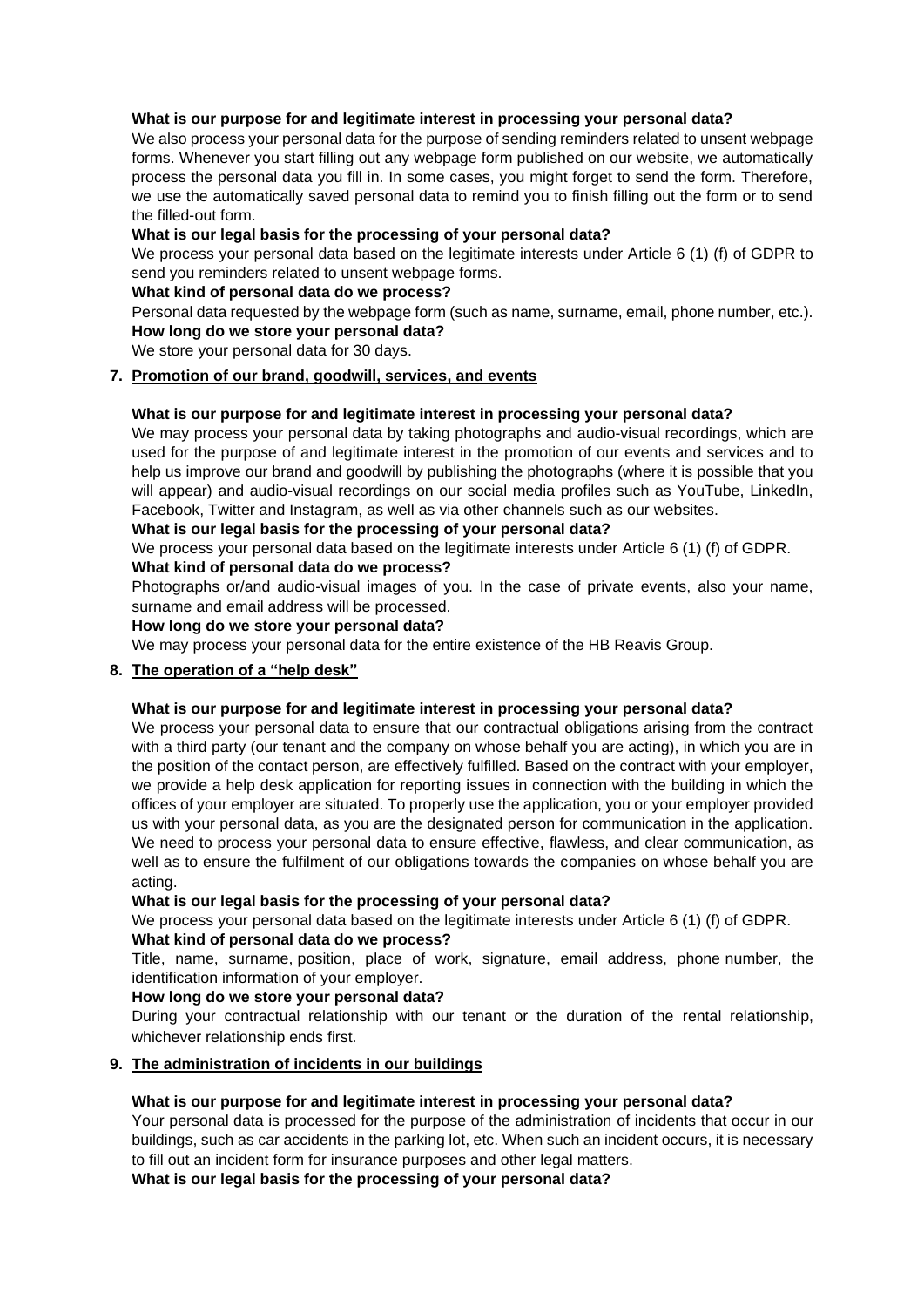Your personal data is processed during the insurance event in accordance with Article 6 (1) (f) GDPR, i.e., we process your personal data on the basis of legitimate interests.

**What kind of personal data do we process?**

The requested data on the insurance form.

**How long do we store your personal data?**

We store your personal data only during the time that it is strictly necessary to deal with the insurance event.

## **10.Sending of newsletters**

## **What is our purpose for processing your personal data?**

We also process your personal data for the purpose of direct marketing. To ensure the promotion of our products and services, improving our brand and goodwill we will provide you with our newsletters, invitations to our events, marketing alerts and follow-up marketing materials via the various available channels such as email marketing communication, SMS messages, pop-up windows, online remarketing ads (Google Ads, Facebook ads, native ads…).

Moreover, we will be sending information regarding the ongoing construction of our buildings in your neighborhood. This information will mainly concern the current state of construction, planned progress or associated constraints. Moreover, we will provide you with HB Reavis Group marketing activities related to the above-mentioned construction. When building our projects, we realize that it also affects the neighborhoods around the construction site. Therefore, we strive to have the best possible relationship with the residents living around the construction site. In order to achieve that, we maintain the transparent communication in which we share all the information regarding the construction.

## **What is our legal basis for the processing of your personal data?**

We process your personal data based on consent under Article 6 (1) (a) of GDPR.

# **What kind of personal data do we process?**

Name, surname, email, and phone number.

## **How long do we store your personal data?**

If you give us consent to provide you with our marketing content and (neighbour) newsletter, we store your personal data until you unsubscribe from our consent database. By granting the consent you further acknowledge that you can withdraw the consent electronically by clicking on "unsubscribe" in any of our e-mail sent to you or by clicking on "Privacy Management" on our web page. Here you can withdraw the consent before the lapse of the time you granted it for, i.e., at any time. Withdrawal of the consent is without prejudice to the lawfulness of our processing of your personal data prior to such withdrawal.

## **11.Assessing the clients' experience (Net Promoter Score)**

## **What are our purpose and legitimate interests for the processing of your personal data?**

After we lease/sell our offices/building we evaluate the clients' experience and happiness with our business relationship and with the leased/sold offices/building by collecting surveys from the clients or their employees (i.e., Net Promoter Score).

## **What is our legal basis for the processing of your personal data?**

We process your personal data on the basis of the legitimate interests under Article 6 (1) (f) of GDPR. **What kind of personal data do we process?**

We process name, surname, e-mail address, phone number, position, and identification of the employer.

## **How long do we store your personal data?**

We only process your personal data for the time strictly necessary to carry out the assessment.

## **12.Organization and administration of an event.**

## **Description of our purpose and legitimate interests:**

Your personal data is processed for the purpose of ensuring your attendance at the event (e.g., processing of your personal data during the ticket purchase or for sending the invitation) and administration of matters regarding the event. This purpose includes mainly efficient communication relating to the event, proper performance of the event, providing you with the notices about the event,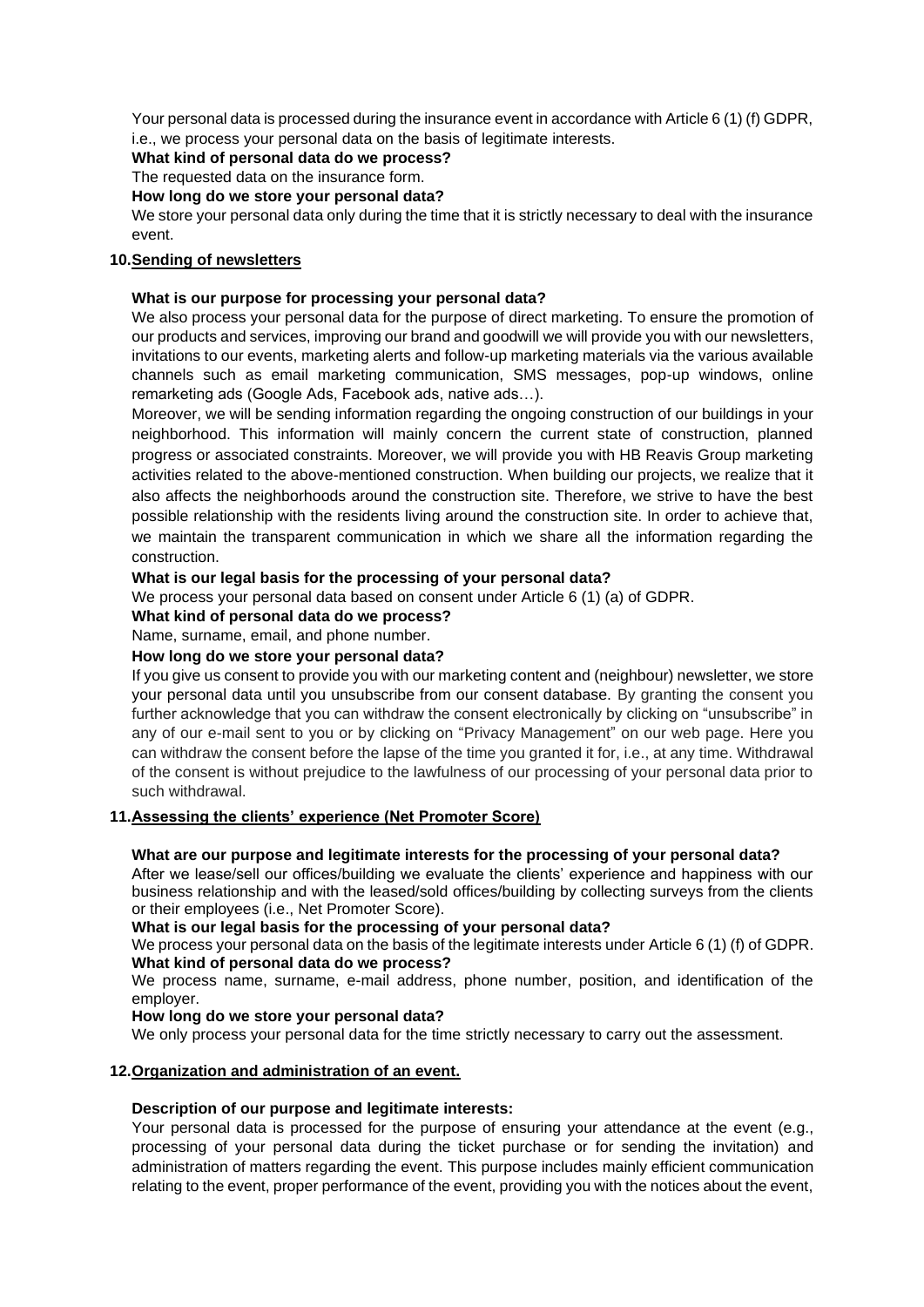collecting feedback, notification about the changes, ensuring the examination of your complaint or claim, carrying out our obligations arising from our mutual contract and for verification process.

## **What is our legal basis for the processing of your personal data?**

We process your personal data on the basis of the performance of a contract or pre-contractual relations in accordance with Article 6 (1) (b) of GDPR. The conclusion and the fulfillment of the contract are possible only if we can process your personal data. In case that the personal data is not provided, we will not be able to enter the contract with you and so to provide your attendance at the event.

**What kind of personal data do we process?**

Name, surname, e-mail, and telephone.

## **How long do we store your personal data?**

We only process your personal data for the time strictly necessary to ensure the organization and administration of our event.

#### **13.The "More by HB Reavis" application**

For more information on how we process your personal data when you use the More by HB Reavis app, please **[click here](https://hbreavis.com/wp-content/uploads/2022/04/GDPR_PrivacyNotice_AllActivities_MorebyHBReavis_ENG_20220323.pdf)**.

## **14.Performance of customer due diligence (CDD)**

## **Description of our purpose and legitimate interests:**

Performance of customer due diligence (CDD) procedures are required to comply with regulation, especially in the area of Anti-money laundering and counter-terrorism financing (AML-CTF), including for example your identification and/or verifying your identity and other data required by law.

## **What is our legal basis for the processing of your personal data?**

Legal basis for processing of your personal data in connection to CDD procedure is legal obligation under Article 6 (1) (c) of GDPR.

In case that the personal data are not provided, the transaction / business cannot be completed. **What kind of personal data do we process?**

Name, surname, e-mail, date of birth, place of birth, birth number, residential address, citizenship, identification document (such as passport, driving license, utility bill and bank statement), function, signature, financial information (such as taxes, wealth, source of finances etc.)

## **For how long we will process your data?**

Since the statute-barred period applies, HB Reavis is obliged to store your personal data from 5 to 10 years after the termination of the contractual relationship with you or after the completion of the transaction.

## **15.GDPR complaints**

## **What are our purposes for the processing of your personal data?**

We strive to protect your privacy as much as possible, and therefore we process your personal data in compliance with GDPR and all other relevant laws. However, if you disagree with the way we handle your personal data, you can exercise your rights via our Data Protection Officer. To ensure that your complaint is handled, some of your personal data has to be processed.

## **What is our legal basis for the processing of your personal data?**

Your personal data is processed while handling your complaint in accordance with Article 6 (1) (c) GDPR, i.e., the processing is necessary for compliance with a legal obligation to which our company is subject.

## **What kind of personal data do we process?**

Personal data provided by you when submitting the complaint (such as name, surname, email, phone number, etc.).

## **How long do we store your personal data?**

We store your personal data strictly during the time necessary to deal with the complaint.

Once we no longer need your personal data for the purposes for which we processed it, we will delete your personal data or archive it for the period of time specified by law or the archiving plan.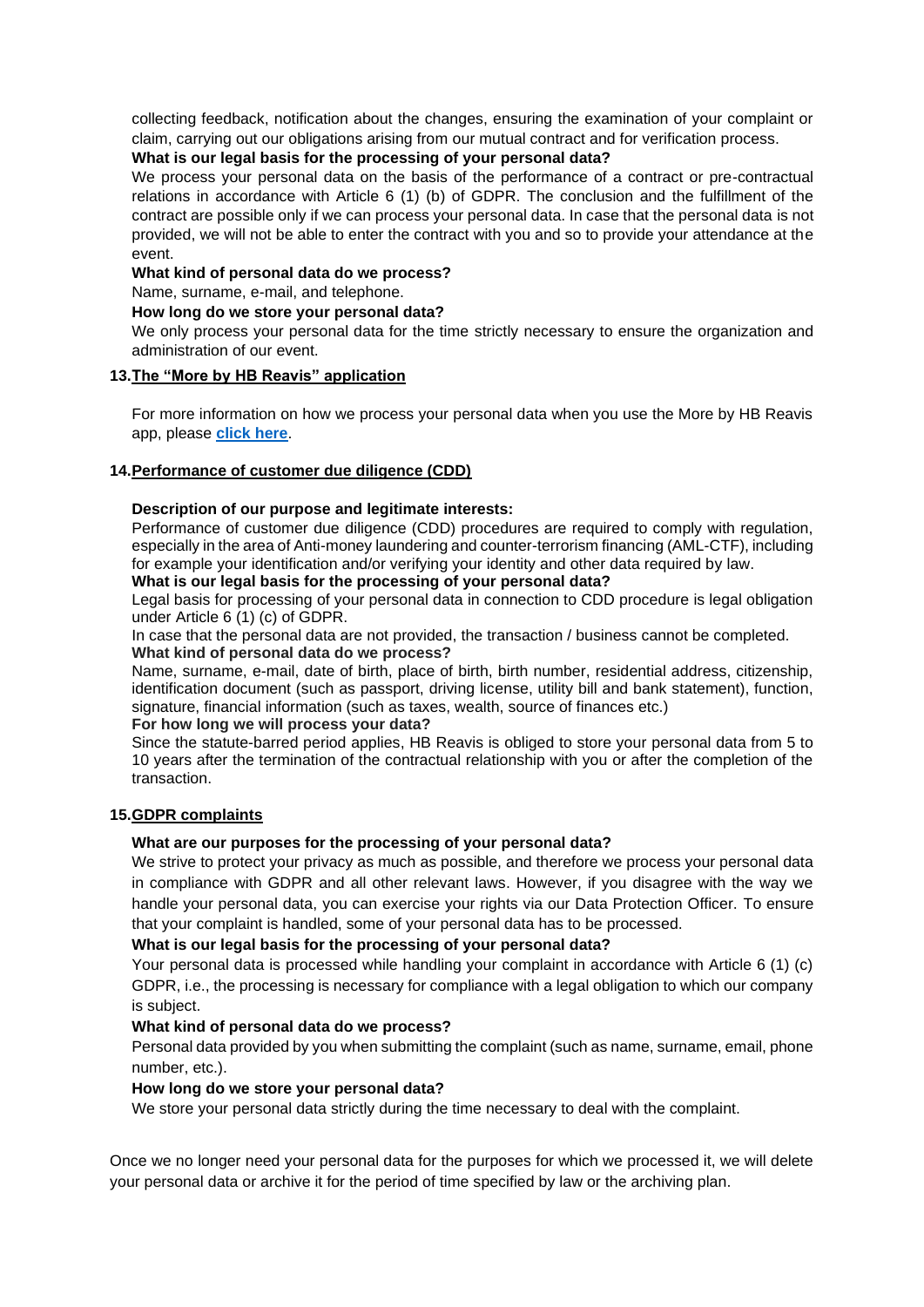#### **With whom do we share your personal data?**

We may also share your personal data with companies within the HB Reavis Group or with our business partners with whom we have entered a contract due to their status as processor, controller, or joint controller. We may also be obliged to disclose your personal data to state authorities and public authorities, (courts and law enforcement authorities i.e. (police and prosecutor), and only to the extent necessary as required by applicable and effective law to exercise their power.

In addition to the companies listed above, we use the following categories of intermediaries: data centres, hosting - marketing tools - analysis and tracking tools - events, surveys - business operations / management tools - task management and communication tools.

We use analytical and marketing tools (e.g. Google Analytics, Facebook Pixel, LinkedIn Pixel, Hotjar, Luigi´s Box, HubSpot) that collect third-party cookies. The information about your use of websites (including your IP address) generated by the cookies will be transmitted to and stored by the abovementioned companies also on servers in the United States. We will use this information for the purpose of evaluating your use of the website, compiling reports on website activity for website operators and providing other services relating to website activity and internet usage. These companies will not associate your IP address with any other data held by them. You may refuse the use of cookies by selecting the appropriate settings on your browser. However, please note that if you do this you may not have full functionality of this website. By using our websites, you acknowledge that the above – mentioned companies may process data in the manner and for the purposes set out above.

#### **The processing of personal data together with social media platforms**

HB Reavis and (i) facebook.com and (ii) instagram.com, (iii) linkedin.com, (iv) youtube.com, (v) pinterest.com, (vi) spotify.com, (vii) apple music, (viii) Amazon music, (ix) SoundCloud.com, (x) Deezer.com, (xi) Tidal.com, (xii) Google play as the controllers of the relevant social media platforms, may in certain cases also process the personal data of data subjects to a limited extent or in the necessary extent as joint controllers. When using the services provided by these operators of social media platforms, HB Reavis accesses the conditions of the operation of this website and has no or only a minimal impact on changing these conditions.

HB Reavis is currently using so-called social plugins from the above-mentioned operators of social networks, which are indicated by their logos on our website. When you visit our website, your browser establishes a direct connection with the servers on which these plugins run. The content of the plugins is transferred directly by these operators of social media platforms to your browser, which then integrates it into our website. The integration of the plugins causes these operators of social media platforms to receive the information that you have accessed on the corresponding page of the HB Reavis website. If you are logged in with your social media platform account, the social media platform providers will be able to assign your visit to your account on these social networks. Please note that an exchange of this information already takes place when you visit our website regardless of whether you interact with the plugin or not. If you do not want these operators of social media platforms to gather data about you via our website, you must log out of them before visiting our website. Various functionalities and tools are made available to the data subject by each social media platform provider so the data subject can manage his/her preferences for displaying advertisements and sending messages with advertising content, or the data subject can exercise his/her right guaranteed by GDPR. HB Reavis has no impact on such processing (it may not disable or enable such processing as part of the operation of its sites or media channels) - the creation of site or media channel statistics by the relevant social media platform operators (see above) for HB Reavis. The webpage's statistics are generally based on personal data collected in connection with the visit or the interaction of the data subject with the site or media channel and its content. Within the functionality of webpages and media channels, HB Reavis can be acquainted with these statistics and deal with them. If you do not want these operators of social media platforms to collect information about you through our website, you must log out of them before visiting the website. For more information about how these social networks process your personal data, please see their privacy policy:

Facebook:<https://www.facebook.com/privacy/explanation>

Instagram:<https://help.instagram.com/155833707900388>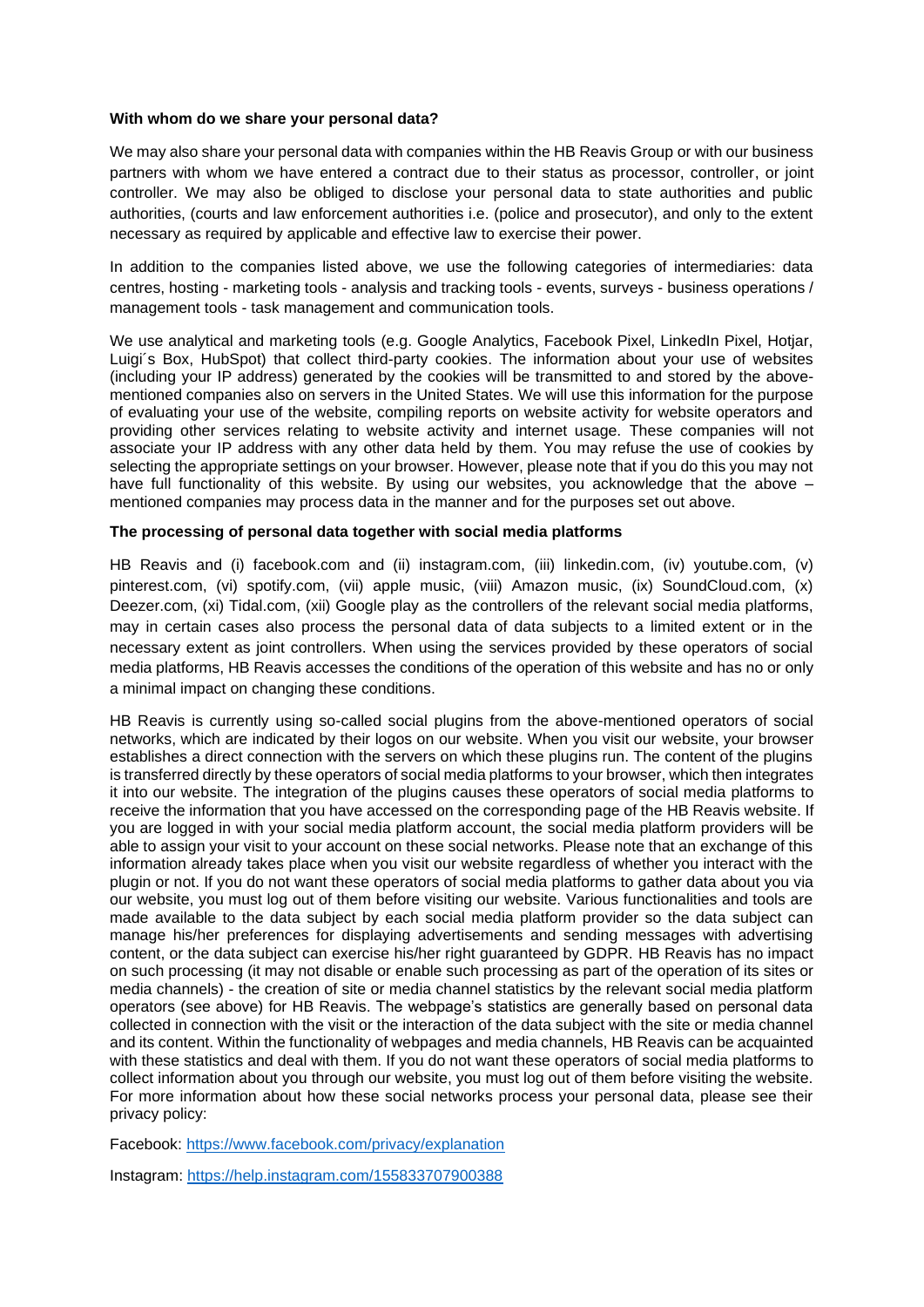LinkedIn: [https://cz.linkedin.com/legal/privacy-policy?](https://cz.linkedin.com/legal/privacy-policy)

Youtube, Google play: <https://policies.google.com/privacy?hl=sk#infocollect>

Pinterest:<https://policy.pinterest.com/en/privacy-policy>

Spotify: <https://www.spotify.com/us/legal/privacy-policy/>

SoundCloud:<https://soundcloud.com/pages/privacy>

#### Amazon music:

<https://www.amazon.com/gp/help/customer/display.html?nodeId=GX7NJQ4ZB8MHFRNJ>

Apple music:<https://www.apple.com/legal/privacy/data/en/apple-music/>

Deezer:<https://statics-music-analytics.deezer.com/extra/privacypolicy>

Tidal:<https://tidal.com/privacy>

#### **From whom do we get the personal data?**

We get the personal data from you, your employer or third party.

#### **Do we use automated individual decision-making?**

No, we do not use automated individual decision-making.

#### **Do we transfer your personal data to third countries?**

Your personal data are processed within the territory of the Germany and other states of the European Union. Your personal data can be processed by a country outside of European Union if this third country has been confirmed by the European Commission as a country with adequate level of data protection or if other appropriate data protection safeguards exist (for example, binding corporate privacy rules or EU standard data protection clauses).

## **What are your rights?**

Your rights as a data subject are stated below. Please note that the exact conditions to exercise these rights are set out in detail in Chapter III of GDPR, while in a particular circumstance not all rights may be exercised. You have following rights:

- Access to personal data we process about you
- Rectification of incorrect or inaccurate personal data and add incomplete personal data
- Restriction, i.e., blocking of processing of your personal data
- The deletion of personal data in case the purpose absence or unauthorized data processing
- Submission of an objection to the processing of personal data if you believe that our data processing is not justified
- Be excluded from automated decision-making
- Listing of personal data in a structured and machine-readable format or for another controller
- Revocation of consent to the processing of personal data
- To lodge a complaint with the supervisory authority

#### **How can you exercise your rights?**

Electronically: dataprivacy@hbreavis.com

In writing to the address: Kurfürstendamm 21, Kranzler Eck, 10719, Berlin, Germany, at hands of: legal department, or to HB Reavis Group s. r. o., at hands of: compliance department Mlynské Nivy 16, 821 09 Bratislava, Slovak Republic

Telephone: +421 918 723 243